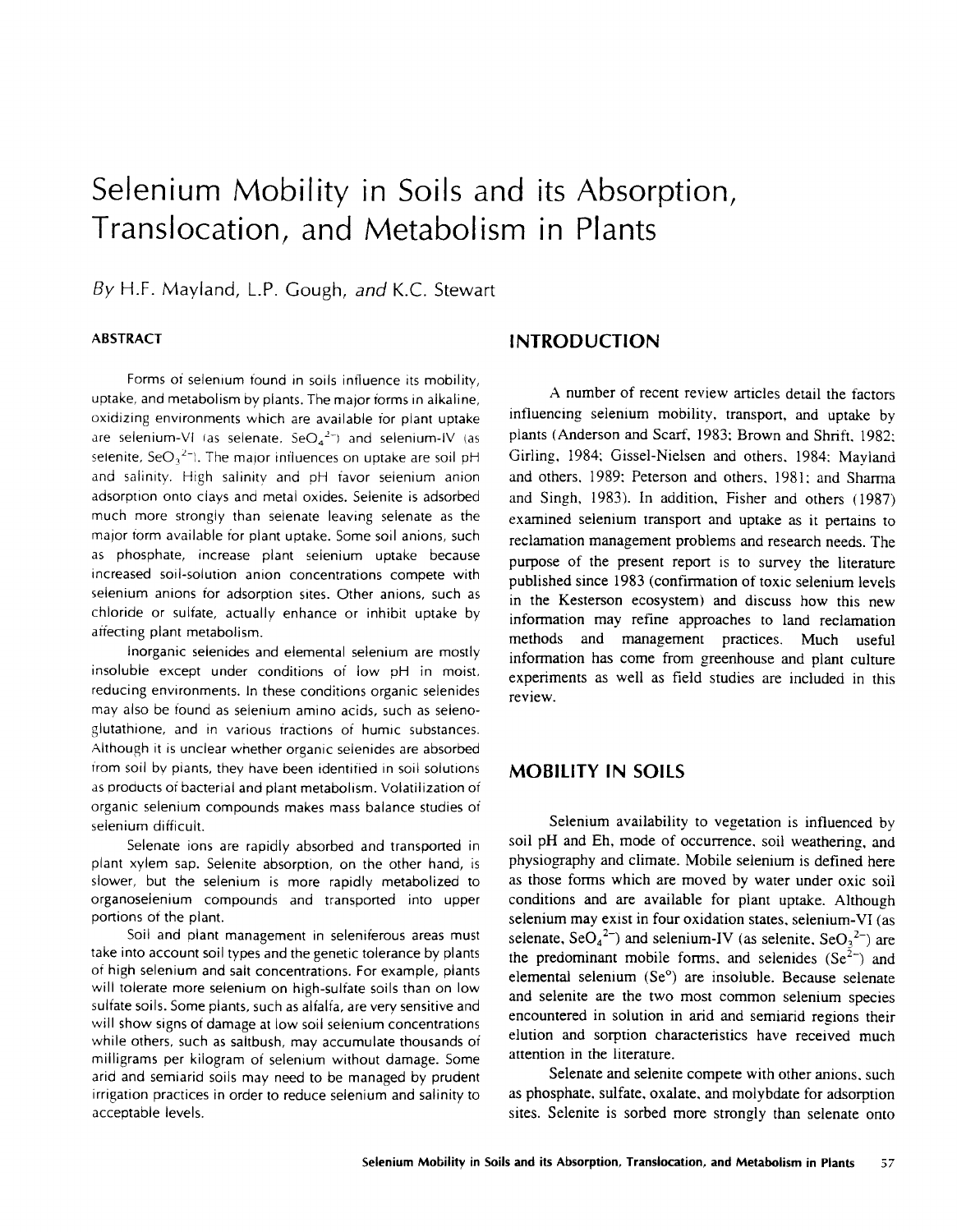clays, but not as strongly as phosphate or fluoride ( Barrow and Whelan. 1989a). Sorption of both selenite and selenate decreases with increasing pH. This decrease is most marked for selenate in low ionic strength sodium systems. Sorption of selenite by soil shows some analogies with the sorption of phosphate. whereas the sorption of selenate is closer to that of sulfate (Barrow and Whelan. 1989b).

Balistrieri and Chao (1987) found that selenium mobility, as opposed to adsorption on goethite (synthetic FeO(OH)), is favored by alkaline pH, high selenium concentrations, oxidizing conditions, and high concentrations of other strongly adsorbed anions.

Sorption studies with selenium anions have also been published for kaolinite and montmorillonite (Bar-Yosef and Meek. 1987: Bar-Yosef, 1987). Their purpose was to evaluate the role of adsorption in distributing selenium between solution and solid-soil phases. They found that between pH 4 and 8 selenium solubility is governed by adsorption: the hydroxyl ions are more effective in modifying the selenium ion's adsorption capacity than in competing with selenium for common adsorption sites.

Neal and others (1987a) reported that phosphate competitively inhibits selenite adsorption in two alluvial soils from the San Joaquin Valley but that chloride does not. Goldberg and Glaubig (1988) found that in addition to sorption on kaolinite and montmorillonite, selenite sorption on calcite is also important in calcareous soils. It is pH dependent, increasing from pH 6 to 8, peaking between 8 and 9, and decreasing above pH 9. Using a variety of semiarid soil types Singh and others (1981) found that selenate and selenite were sorbed in varying amounts according to the general soil sequence: high organic carbon > calcareous > normal > saline > alkali. Adsorption is influenced positively by organic carbon, clay content,  $CaCO<sub>3</sub>$ , and cation-exchange capacity (CEC) and negatively by high salt, alkalinity, and pH.

Ylaranta (1983) found that selenate was reduced by added organic matter (peat) and subsequently rendered immobile by adsorption onto clay. Vuori and others (1989) noted that, 7 days after adding 5 mg Se/kg as selenate, as much as 25% of the selenate was sorbed and that the amount was positively correlated with sulfuric acid-extractable phosphorus. Neal and Sposito (1989). however, did not find positive selenate adsorption onto four soils from the San Joaquin Valley, California. However, these soils had shown adsorption traits for selenite (Neal and others, 1987a).

Elrashidi and others (1987, 1989) developed equilibrium reactions and constants for 83 selenium minerals and solution species in order to define selenium solubility in soils. They generalized that the redox ( $pe+pH$ ) of soils controls selenium speciation in solution and classified soils into three categories: (1) arid regions with high redox ( $pe+pH > 15.0$ ) where selenate is most common: (2) humid regions with medium redox range (pe+pH  $=7.5-15.0$ ) where, depending on pH, either selenite or biselenite ( $HSeO_3$ <sup>1-</sup>) predominate: and. (3) glev soils or wetlands with a low redox ( $pe+pH < 7.5$ ), where monohydrogen selenide  $(HSe^{1-})$  is the major solution species. They further noted that only in acid soils do H<sub>2</sub>Se species contribute significantly to selenium in solution.

Masscheleyn and others (1990) showed that "\*\*\*under reduced conditions selenium solubility was low and controlled by an iron selenide phase. Selenium (-2.0) comprised 80 to 100% of the total soluble selenium. Upon oxidation dissolved selenium concentrations increased. The oxidation of selenium  $(-2,0)$  to selenite was rapid and occurred immediately after the oxidation of iron. Above 200 mV. selenite slowly oxidized to selenate. Under oxidized conditions (450 mV) selenium solubility reached a maximum. Selenate was the predominant dissolved species present. constituting 95% at higher pH's  $(8.9.9.0)$  to 75% at lower pH's (7.5.6.5) of the total soluble selenium at 450 mV. Biomethvlation of selenium occurred only under oxidized conditions."

Using a sequential partial-dissolution technique. Chao and Sanzoione (1989) also noted that in soils developed through intensive leaching and weathering, selenium tends to be associated with oxide minerals and is generally resistant to chemical dissolution. In soils with high pH and low content of oxide minerals. selenium is present as mobile selenate which is easily extracted.

In a study using saturated columns packed with overburden from cores acquired from a lignite outcrop in Texas, Ahlrichs and Hossner (1987) added selenium as the sodium salt of selenate or selenite. adjusted the pH from 2 to 9. and leached the columns with 1.5. 10. or 50 pore volumes of 0.01 M CaCl<sub>2</sub>. They found that selenate was mobile at all pH values tested and was completely leached from columns with <3 pore volumes of solution. In contrast. selenite was rapidly sorbed at all pH values. In two separate but related studies, Fujii and others (1988) and Alemi and others (1988). found that most of the soluble selenium in saturated San Joaquin soils was present as selenate: whereas, most of the adsorbed selenium was selenite. Fujii and others (1988) also found that of the total concentration of selenium in soils from three fields, the proportion of adsorbed and soluble selenium, ranged from 1 to 11 and  $\langle$ 1 to 63%, respectively.

In a study using  $^{75}$ SeO<sub>3</sub> spiked silt loam soils in England, van Dorst and Peterson (1984) found that after 2 days at pH 7. selenate and selenite made up 51 and 23%. respectively, of the soluble selenium compounds: after 105 days at pH 7 the ratio was  $12$  and  $22\%$ , respectively. This and other studies show that the loss of selenate with time from soil is due to direct leaching, biological and nonbiological reduction to selenite, subsequent sorption. and the volatilization of organoselenium metabolites.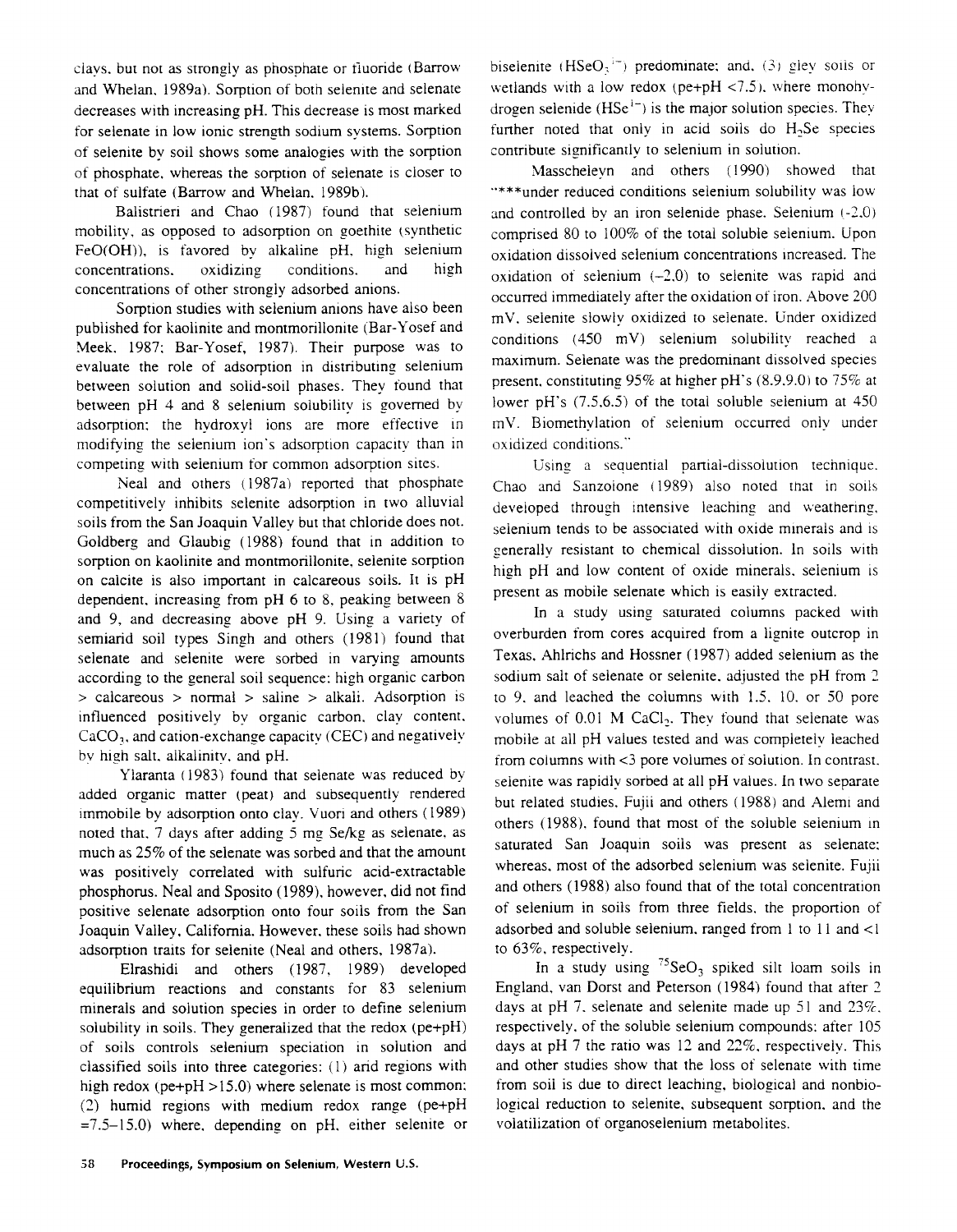### EFFECTS OF pH ON SELENIUM AVAILABILITY

The chemical form of selenium in soil is largely controlled by the redox potential and soil pH. Selenate is the maior form present in well aerated alkaline soils: whereas. selenite predominates in acid and neutral soils. The selenite form. however. is adsorbed to clays and hydrous Fe oxides and is generally unavailable for plant uptake.

Both selenite and selenate can be absorbed by plant roots. But, the net effect is that selenite does not remain available when added to soil, and at low concentrations. has minimal effect on selenium uptake and plant growth.

Selenate remains available and is readily absorbed by plants. Singh and Singh (1979) reported that selenium uptake resulting in reduced plant growth following the order:  $\text{SeO}_3^{2-} > H_2 \text{SeO}_3^{2-} > \text{SeO}_3^{2-} > \text{Se}^0$ . Higher concentrations of selenium were absorbed by Swiss chard *(Beta vuliaris* var. Cicla) when grown on acid soil (pH 5.4) than on neutral soil (pH *7.5)* when selenate was added Zhang and others. 1988 ). Additions of 1.0 mg Se/kg or more as selenate resulted in significant vield reduction in chard growing on the acid soil, but not when growing on neutral soil.

Atkins and others (1988) reported that selenate absorption by barley (*Hordeum vulgare* cv. Arivat) and soft chess *(Bromus mollis)* declined by a factor of 2 by increasing  $pH$  from 4 to 8. Thus, selenate seems to be more available at lower soil pH's than selenite. Mikkelsen and others (1987) reported that selenium accumulation in roots and tops was much greater at pH 7.0 than at 4.5 in sand culture experiments using either selenite or selenate.

Uptake of selenium from selenate by subclover *(Trifolium subterranean* **L.**) grown in the glasshouse for 3 months was 8-12 times greater than from selenite (Dimes and others, 1988). The pH for maximum selenite uptake was higher  $pH=6.7$ ) than for selenate (pH slightly less than 6). Nearly complete recovery of plants plus soil-selenium from both sources was possible early in the study. However, by the end of 12 weeks, less selenite than selenate in plant and soil was retrieved. This may have been caused by the immobilization of selenite.

Liming acid soils, inherently low in selenium, often increases availability and uptake of selenium by plants (Gupta and others, 1982). The observed response is likely due to the reduced adsorption capacity of clays and Fe oxides caused by the increased pH (Neal and others, 1987b) and exchange of hydroxyl ions for  $\text{SeO}_3^2$ .

# EFFECT OF SALINITY ON SELENIUM AVAILABILITY

In seleniferous areas, high selenium levels in soils and waters are generally accompanied by high salinity. Mikkelsen and others ( 1988a) measured selenium accumulation by alfalfa *(Medicago sativa L.)* grown in sand culture. Yields were sienificantly reduced by both salinity (0.5 and 5.0 dS/m as sodium and calcium sulfate) and selenium treatments  $(0, 0.25, 0.5,$  and  $1.0$  mg Se(VI)/L), but not by boron  $(0.5 \text{ and } 3.0 \text{ mg/L})$ . Plant selenium was reduced from  $620$  mg/kg to less than  $7 \text{ mg/kg}$  in the presence of sulfate. These same authors examined the effect of increasing the salinity by addition of  $Cl^-$  or  $SO_4^2$ - salts. They found that the biomass production of shoots and roots decreased with selenium and each of the anions. In the presence of selenium, the yield reduction was greater with Cl<sup>-</sup> salinity than with  $SO_4^{2-}$  salinity. Nevertheless, the occurrence of high levels of  $SO_4^2$  in seleniferous soils and waters should be considered when determining the availability and toxicosis of selenium in drinking water and forage for animal consumption.

# CHARACTERIZATION OF SELENIUM FORMS IN SOIL

Yamada and Hattori (1989) determined the forms of selenium in three Japanese soils containing from 0.3 to 1.1 mg total Se/kg. Selenium soluble in hot water or sodium sulfate extractants ranged from 0.5-7.1% of the total soil selenium. A large proportion of this selenium occurred in organically bound forms and a small amount as inorganic selenium. Selenium in the organic fractions was mostly in proteins, peptides, or amino acids. One selenium-containing polypeptide was found with a molecular-weight of 3200 e/mole.

As noted previously (van Dorst and Peterson. 1984), the proportions of selenite and selenate in soils can change with time as a result of extraction by plants and biological and chemical changes in the selenium forms. They also noted the occurrence of seienoglutathione in the solution and that its concentration increased significantly during the growth of perennial ryezrass *(Lolium perenne)* plants.

Abrams and Burau (1989) described a procedure to fractionate, identify, and quantify organic selenium in soil extracts. The procedure separates humates, hydrophilic fulvates, and the acidic, neutral, and basic hydrophobic fulvates. Interferences were encountered in some soils; however, in one extensively studied soil, organic selenium was 20% of the extractable selenium and 7% of the total. About 20% of the hydrophilic selenium fulvates in this soil were in the form of selenomethionine.

A sequential partial dissolution technique was developed by Chao and Sanzolone (1989) to partition soil selenium into operationally defined solid phases. The procedure extracts soil selenium into five fractions: soluble  $(0.25 M$  KCl), ligand exchangeable  $(0.1 M$  KH<sub>2</sub>PO<sub>4</sub>), acid extractable (4 *M* HC1), and oxidative acid decomposable  $(HF + HNO<sub>3</sub> + HClO<sub>4</sub>)$ . The overall findings are consistent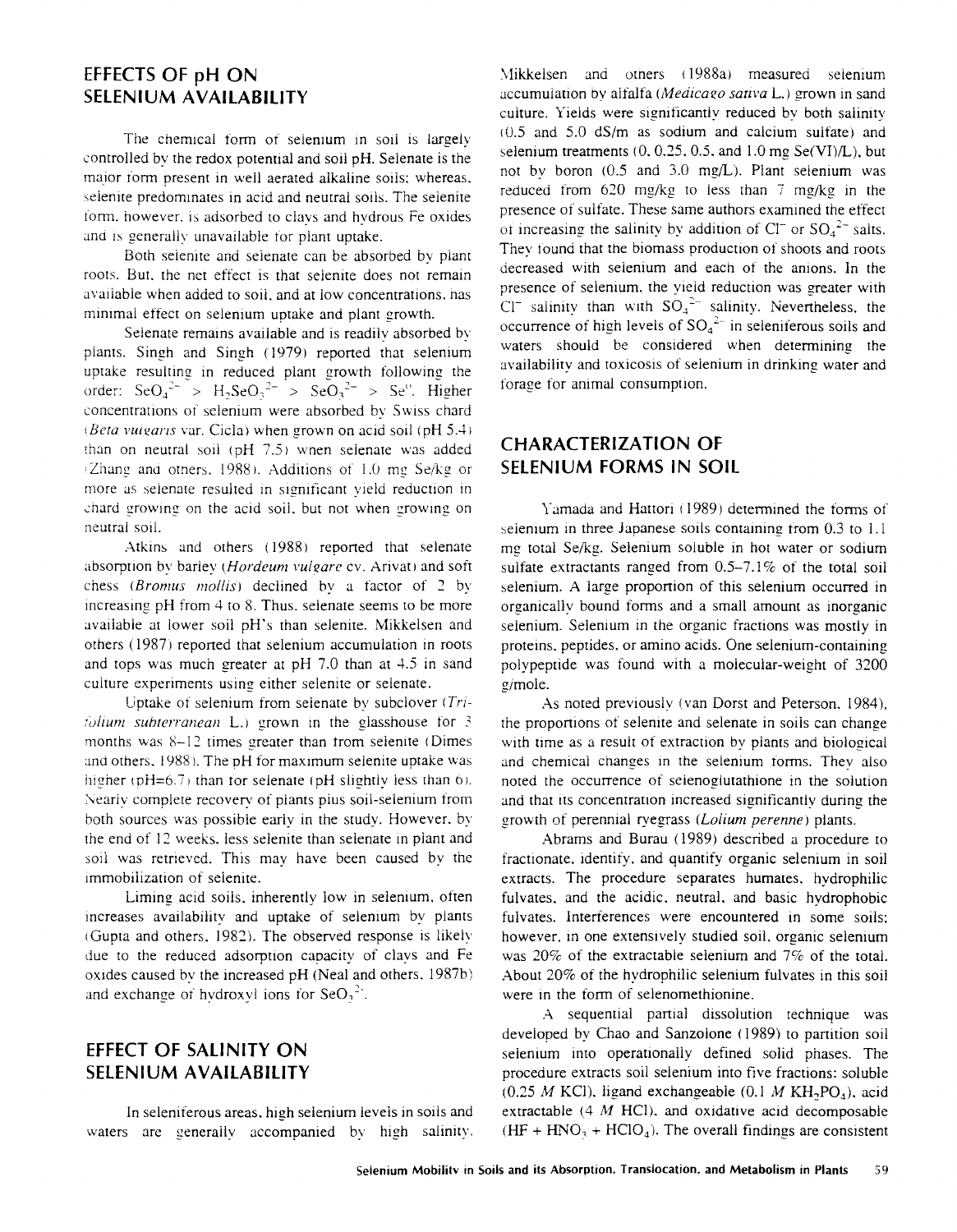

**Figure 1.** Proportion of samples having less than given selenium concentration (Printed with permission of American Society of Agronomy). A, From left to right; Data for western wheatgrass *(Pascopyrum smithh)* plus Sandberg bluegrass *(Poa secunda)* sampled from seleniferous areas of Montana and Wyoming by H.F. Mayland, *Stanleya* spp., *Xylorhiza* section of *Machaeranthera, Astragalus bisulcatus, Astragalus pectinatus,* and *Oonopsis* section of *Haplopappus,* latter data adapted from Rosenfeld and Beath, 1964; *B,* Data for vegetative wheat *(Triticum aestivum), Astragalus bisulcatus,* and *Astragalus pectinatus* reported in plants from North Dakota by Lakin and Byers, 1941.

with the geochemical behavior of selenium in a soil environment. The five-step sequential extraction procedure is chemically sound, and should be useful in many different types of applications where selenium solubility is of interest.

#### SELENIUM UPTAKE

Although the essentiality of selenium as a micronutrient in plant growth has only been suggested and not substantiated, plants do absorb selenium from both the soil and the atmosphere (Zieve and Peterson, 1986). Some plants (fig. 1) have the ability to accumulate selenium to levels of hundreds or even thousands of milligrams per kilogram (Mayland and others, 1989). A second group rarely accumulates more than 50-100 mg Se/kg. Plants in a third group, in which most crop plants occur, do not usually accumulate selenium in excess of 50 mg/kg when grown on seleniferous soil. Selenium is a phytotoxin and yet is physiologically tolerated in low concentrations by some plants in this third group. Plants vary greatly in their ability to accumulate selenium. Genetic variation for selenium concentration in tall fescue *(Festuca arundinacea* Schreb.) has been found for low selenium concentrations (McQuinn and others, 1991). Presumably, genetic variability also

exists in plants for increased tolerance or ability to prevent uptake from high selenium soils. Selenium uptake by human food crops occupies much of the ongoing research (Mikkelsen and others, 1989; Wan and others, 1988).

For any given concentration and oxidation state of added selenium; uptake will generally, but not always, be of the order Cruciferae  $>$  grass  $>$  legumes  $>$  cereal grains (Bisbjerg and Gissel-Nielsen, 1969; Banuelos and Meek, 1989).

Asher and others (1977) reported that concentrations of 75Se in xylem exudate from tomato *(Lycopersicum esculentum*) was 6–13 times higher than in the nutrient solution when supplied as selenate. When selenium was supplied as selenite, xylem exudates contained lower concentrations of <sup>75</sup>Se than that provided in the nutrient culture. These authors suggested an active absorption of selenate by roots. Selenite absorption is often much slower than with selenate, but substantial inhibition of even selenite uptake occurred in the presence of various metabolic inhibitors. Thus, selenate and at least a portion of the selenite uptake is actively related to root metabolism. Similar findings have been reported for alfalfa where the ratio of  $^{75}$ Se in roots/tops for plants receiving selenite was twice that of those receiving selenate (Asher and others, 1967). Gissel-Nielsen (1973) reported ratios of 2.5-3.6 for barley plants supplied with selenite compared to 1.5-1.9 for plants supplied with selenate.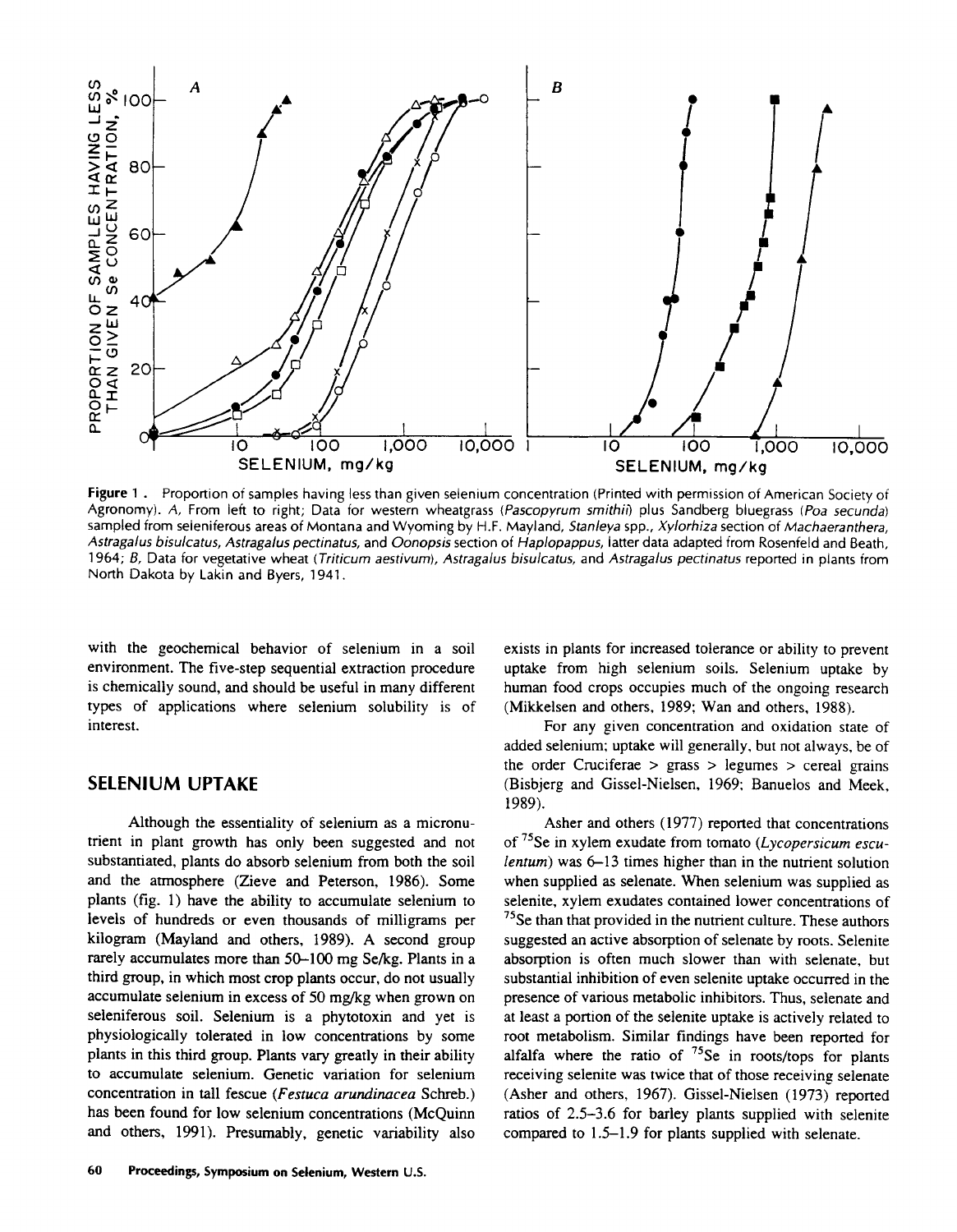**Table 1.** Selenium solubility in water and relative uptake of selenium by plants from different sources labeled with  $75$ Se in pot experiments using a loamy sand having 2.8 organic matter, 5.7 pH, and 0.12 mg Se/kg

| Se source                 | Solubility of Se<br>in cold water<br>(g/L) | Se added<br>to soil<br>(mg/kg) | Uptake relative to added Se<br>(in percent) |               |         |
|---------------------------|--------------------------------------------|--------------------------------|---------------------------------------------|---------------|---------|
|                           |                                            |                                | Clover                                      | <b>Barley</b> | Mustard |
| $S$ e - - - - - - - - - - | $i^1$                                      | 2.5                            | 0.005                                       | 0.02          | 0.07    |
| $SeO2$ -------            | $\mathbf{i}$                               | 0.5                            | 1.0                                         | 0.9           | 1.2     |
| $K_2$ SeO $3$ ------      | 22.4                                       | 0.5                            | 1.0                                         | 1.1           | 1.3     |
| $Na2SeO3---$              | $s^2$                                      | 0.5                            | 1.0                                         | 1.0           | 1.1     |
| $BaSeO3-----$             | 0.05                                       | 0.37                           | 0.9                                         | 0.9           | 0.9     |
| $FeSeO3$ ------           | i                                          | 0.35                           | 1.1                                         | 1.0           | 1.1     |
| $CuSeO3---$               | i                                          | 0.30                           | 0.8                                         | 0.8           | 0.7     |
| $K2SeO4$ -----            | 390                                        | 0.50                           | 24                                          | 12            | 24      |
| $BaSeO_4---$              | 0.03                                       | 0.10                           | 63                                          | 27            | 61      |
| $CuSeO_4$ ------          | 68                                         | 0.13                           | 53                                          | 28            | 48      |

[Adapted from Gissel-Nielsen and Bisbjerg. 1970]

1 Insoluble

2 Slightly soluble.

Studies on excised barley roots suggest that the mechanism responsible for selenate uptake is identical with that responsible for sulfate uptake (Asher and others, 1977).

#### **ABSORPTION AND METABOLISM**

Progress towards understanding selenium metabolism in plants has been slow because of the difficulty in isolating and identifying selenium compounds that are present in concentrations usually less than 1 ug Se/g. In almost all cases where a selenium compound was identified, the initial plant material contained unusually high levels of selenium (Ganther, 1986). Therefore, much of our knowledge of selenium metabolism is based on research using radioactive  $75$  Se.

#### **Short-Time Studies**

Root-absorbed selenium, either as selenite or selenate, is taken up and immediately translocated to plant tops (Gissel-Nielsen, 1979). Short-time experiments with plants grown in nutrient solutions have shown that selenium metabolism in plant roots, however, depends on the oxidation state of the applied selenium (table 1). Selenate is absorbed and translocated in xylem-sap as selenate, while selenite is quickly metabolized and is detected in the xylem-sap as seleno-amino acids within a few minutes after application (Gissel-Nielsen. 1979; Shrift and Ulrich, 1969).

Labeled selenite, once absorbed, is largely metabolized to water-soluble organic forms, and is moved through corn *(Zea mays)* roots at 1-2 cm per minute. Within 30 minutes after exposure, about 90% of the absorbed selenite detected in the foliar xylem sap was already metabolized to amino acids and some dipeptides and tripeptides (table 2). A major portion of the amino acid selenium was selenomethionine; less than 1% remained as selenite.

Gissel-Nielsen (1979) found traces of selenate in the xylem exudate of selenite-fed corn. Asher and others (1977), also found considerable selenate in selenitesupplemented tomato plants. They attributed this to oxidation of some of the selenite prior to, or shortly after absorption. There is also the possibility that appreciable amounts of selenate existed in the original selenite-stock chemical as a contaminant (Ahlrichs and Hossner, 1989).

Selenium absorption and transportation rates for selenate-fed plants were only 50-65% those for the selenite fed plants (Gissel-Nielsen, 1979). Only 5-6% of the selenate was incorporated into amino acids in contrast to the 90% found in that fraction when the plants were fed selenite-selenium. About 90%, however, was translocated as selenate.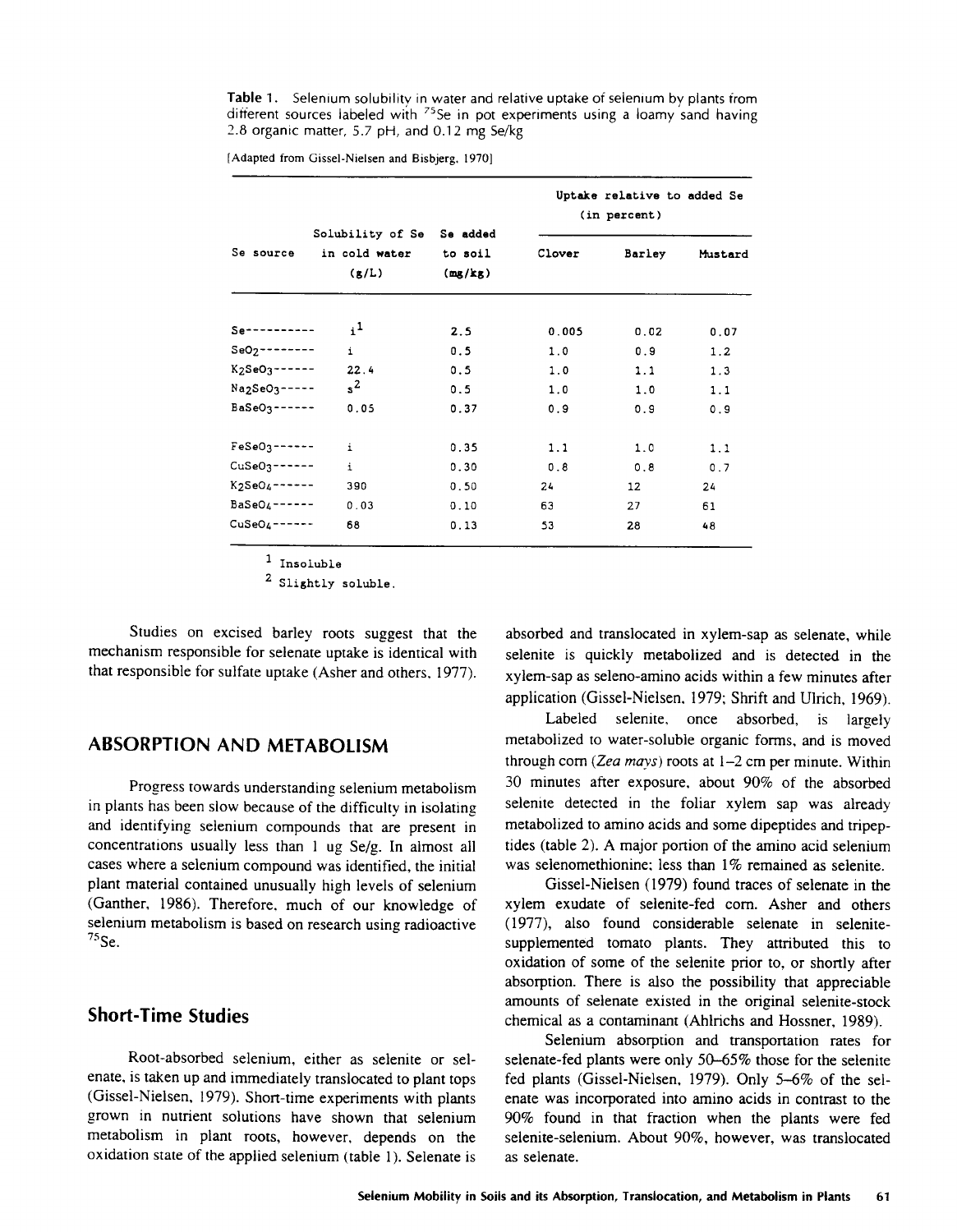Table 2. The effect of selenium speciation on the relative distribution of selenium fractions (1) in xylem sap, minutes after introducing the  $^{75}$ Se to solution-fed corn (Zea maize) plants and (2) in tissues of soil-grown barley (Hordeum vulgare) and ryegrass (Lolium multiflorum) plants, more than 34 days after receiving soil- or foliarly-applied selenite or selen ate

[Adapted from Gissel-Nielsen, 1987, and personal commun., 1990]

|                      | Study 1<br>Short term |                                                        |                 | Study 2<br>Long term |  |  |
|----------------------|-----------------------|--------------------------------------------------------|-----------------|----------------------|--|--|
| Fraction             |                       | Corn<br>Se source<br>SeO <sub>3</sub> SeO <sub>4</sub> | Barley<br>grain | Ryegrass<br>herbage  |  |  |
|                      | In percent            |                                                        |                 |                      |  |  |
| Amino acid------     | 90                    | 6                                                      | 78              | 54                   |  |  |
| $SeO2$ ------------  | 0                     |                                                        | 5               | 5                    |  |  |
| $SeO_4$ ------------ | 1                     | 89                                                     | 4               | 8                    |  |  |
| $Residue^2$ -------- | 2                     | ٦                                                      | 10              | 14                   |  |  |

 $^{\tt l}$  For barley grain in Study 1; values are means of application method (soil or foliar) and selenium source (selenite, selenate). For ryegrass grown in two separate studies; values are means of application method (soil or foliar), source (selenite, selenate), and three cuttings  $(2 \text{ and } 3 \text{ of})$ Study 1 and 2 of Study 2). In Study  $1^{\frac{2}{3}}$  <sup>75</sup>Se fertilizer applied to soil day 0, barley and ryegrass sown day 2, foliar application of  $\frac{75}{3}$ Se day 34, first cutting of grass on day 44 was discarded, second and third cutting taken on day 68 and 89, while barley grain was harvested on day 106. In Study  $2$ ;  $75^{\circ}$ Se applied to soil day 0, ryegrass sown day 0, foliar application day 21, first cutting of grass discarded day 35, and cutting 2 on day 72 was characterized.

Consists mainly of protein-bound Se.

Asher and others (1977) reported that the selenium concentrations in the xylem exudate of seleniumsupplemented tomato plants were 6-13 times higher than in the external solution. They concluded that selenium, as selenate, was absorbed and transported similarly to sulfate sulfur. With selenite-supplemented plants,  $^{75}$ Se concentrations in the exudate were always lower than in the external solution, and negligible amounts of selenium were transported as inorganic selenite, except at very high external concentrations (500  $\mu$ M).

The uptake of selenate and translocation of selenium compounds are considerably reduced in the presence of sulfate (Gissel-Nielsen, 1979). Absorption of selenite in the root tips of both accumulator and nonaccumulators species is decreased by the presence of metabolic inhibitors (Shrift and Ulrich, 1969). This supports an active uptake mechanism. Figure 2 shows a suggested pathway for selenium metabolism in both accumulator and nonaccumulator plants.

The negative effect of nitrogen on the translocation of selenium from root to the top of plants may be mediated by





Figure 2. Suggested pathway for selenium metabolism in accumulator and nonaccumulator plants (adapted from Burnell, 1981).

increasing the uptake and concentration of sulfate in the plant.

#### **Long-Time Studies**

Gissel-Nielsen (1987) studied the "long time" (weeks or months) disposition of selenium absorbed as labeled selenite or selenate through roots or foliage (table 2). He found that, with one exception, there were no differences in the relative distributions of selenium fractions in the barley grain or grass herbage, that could be attributed to source or application method. The selenate form, which was transported as selenate in short-term studies, was now metabolized into products similar to those produced from selenite. In the one exception, selenate-treated plants contained about twice as much selenate as did the selenitetreated plants. However, this difference constituted only a few percent of the total selenium content and is probably of minor biological significance. He concluded that the distribution of selenium among different plant fractions was not significantly changed by the selenium source nor by the method of supplementation. In all cases, only 10% of the selenium was present in an inorganic form.

### **PATHWAY FOR Se METABOLISM Se accumulator**

**Non accumulator**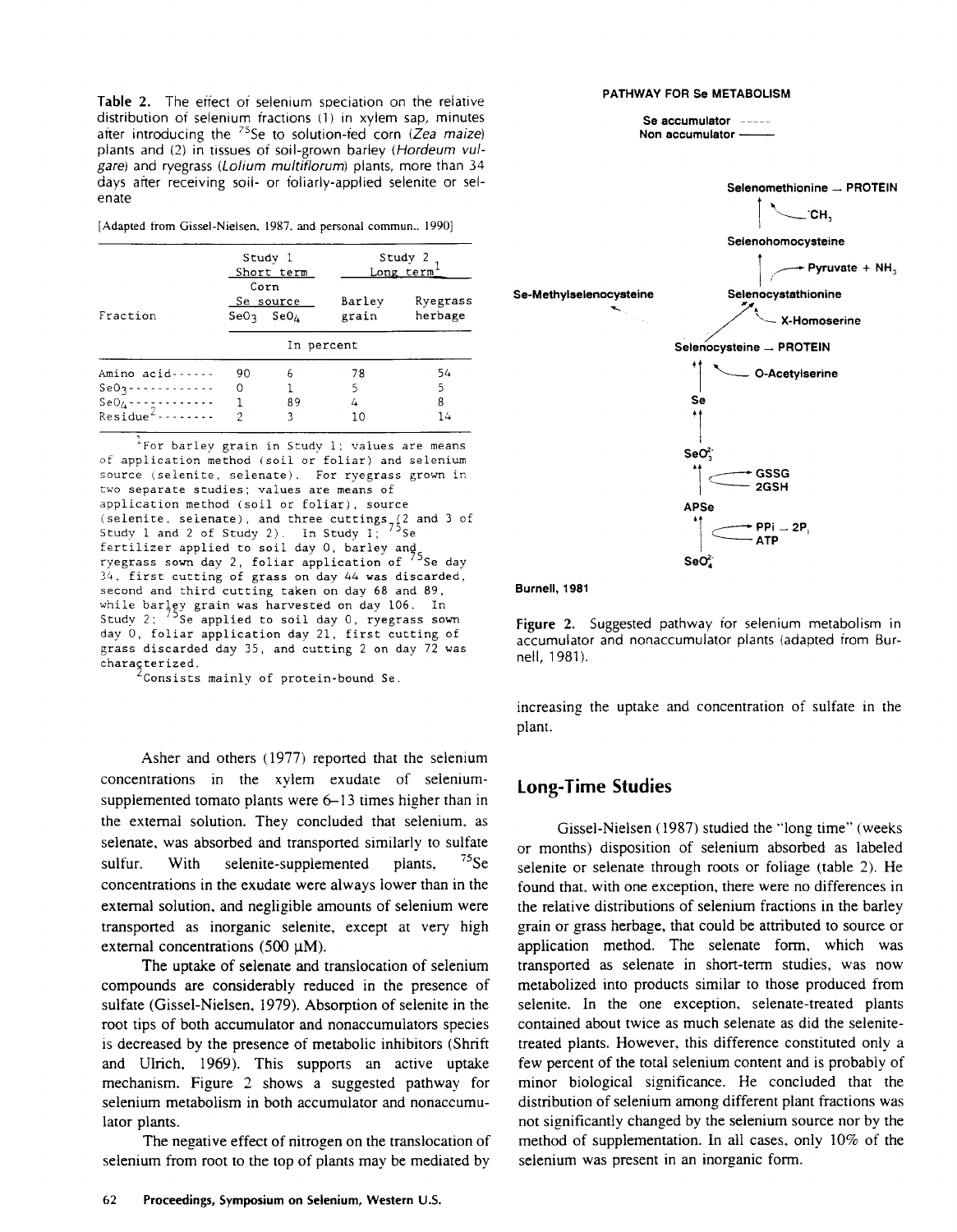### ASSIMILATION 1200

In plants. selenium occurs as water soluble inorganic salts and amino forms, in simple or complex organic compounds. In nonaccumulating plants. 10-15% of the selenium is incorporated into protein. Because of similarities between sulfur and selenium, it is not surprising that the latter is converted into numerous selenium-analogs of sulfur compounds. However, these similarities should not be accepted in total, because exceptions in metabolism and functionality have been documented (Brown and Shrift, 1982).

Exclusion of selenium from proteins is characteristic of plant species able to tolerate high concentrations (>50  $\mu$ g/g) of selenium. Se-methylselenocysteine and selenocystathionine have been isolated from species of *Astragalus* that accumulate selenium. Selenocystathionine has been found in seeds of a tropical nut tree *(Lechthis ollaria,* this may also be known as *Bertholletia excelsa*) that accumulates selenium (Aronow and Kerdel-Vegas. 1965). In seleniferous wheat *(Triticum aestivum).* about half of the selenium occurs as selenomethionine (Olson and others. 1970).

### UPTAKE OF ORGANIC SELENIUM

Most studies involving selenium uptake have concentrated on inorganic processes. Abrams and Burau (1987), however, have identified selenomethionine in the soil. Van Dorst and Peterson (1984) identified selenoglutathione in soil solutions, and Yamada and Hattori (1989) found a significant proportion of organically bound selenium forms. Recent studies by M.C. Williams and H.F. Mayland (unpublished) have shown that selenomethionine and selenocvstine. or the selenium from those molecules, is absorbed by both the selenium accumulator *(Astragalus bisulcatus)* and a nonaccumulator *(Pascopyrum smithii).* Besser and others (1989) added selenite, selenate, and selenomethionine to a closed-system microcosm. They reported that the selenomethionine was bioaccumulated preferentially to the added inorganic forms. However, volatilization was an important pathway for loss of selenium added as selenomethionine.

Volatilization of organo-selenium compounds from microbial activity into the gas phase of the soils and volatilization into the atmosphere from plant and animal metabolic activity has been known for some time (Hamdy and Gissel-Nielsen, 1976). These authors estimated that in the laboratory 8% of added selenium was volatilized. Dimes and others (1988) reported that the volatilization loss of unknown amounts of selenium was important in massbalance studies involving subclover grown in the <sup>g</sup>reenhouse. In the field, such parameters as soil moisture. soil microbial populations. and the presence of organic



**Figure 3.** The effect of soluble sulfate in soil on selenateselenium accumulation by alfalfa (Medicago *sativa)* shoots at three concentrations of added seienate (adapted from Wan and others, 1988).

matter may affect selenium volatilization. Microbes as well as higher plants produce dimethylselenide that can subsequently be reabsorbed and metabolized by bacteria, fungi, and higher plants (Zieve and Peterson, 1986). These authors found that under typical conditions, 2% of the selenium in a plant can be derived from the atmosphere. In another study, Gissel-Nielsen (1986) reported that foliar absorption was involved in the uptake of selenium by barley and ryegrass when it was applied to the leaves as selenate.

### UPTAKE OF INORGANIC SELENIUM

The interrelation of selenium and soil salinity is of concern in reclamation. In a study designed to assess this relation. Wu and others (1988) examined selenium uptake and selenium and salt (NaCI) tolerance of several forage and turf grasses. In general, they found that plant species with greater salt tolerances accumulated less selenium than did less salt-tolerant species. Combined selenium and salt treatments showed that selenium uptake was increased by addition of salt to the culture solution. Mikkelsen and others (1988b) measured selenium uptake by alfalfa in greenhouse sand cultures where salinity was increased by the addition of chloride or sulfate salts to the irrigation solutions. They found that in the presence of selenium, alfalfa yield reduction was greater with chloride salinity than with sulfate salinity. *In* a separate study Mikkelsen and others (1988a) reported that selenium concentrations in alfalfa tissue were positively correlated with selenium in irrigation water but negatively correlated with sulfate-salinity and boron.

Like salinity, the physiological interrelationship between selenium and sulfur has been reported in the literature for some time and is also of interest in